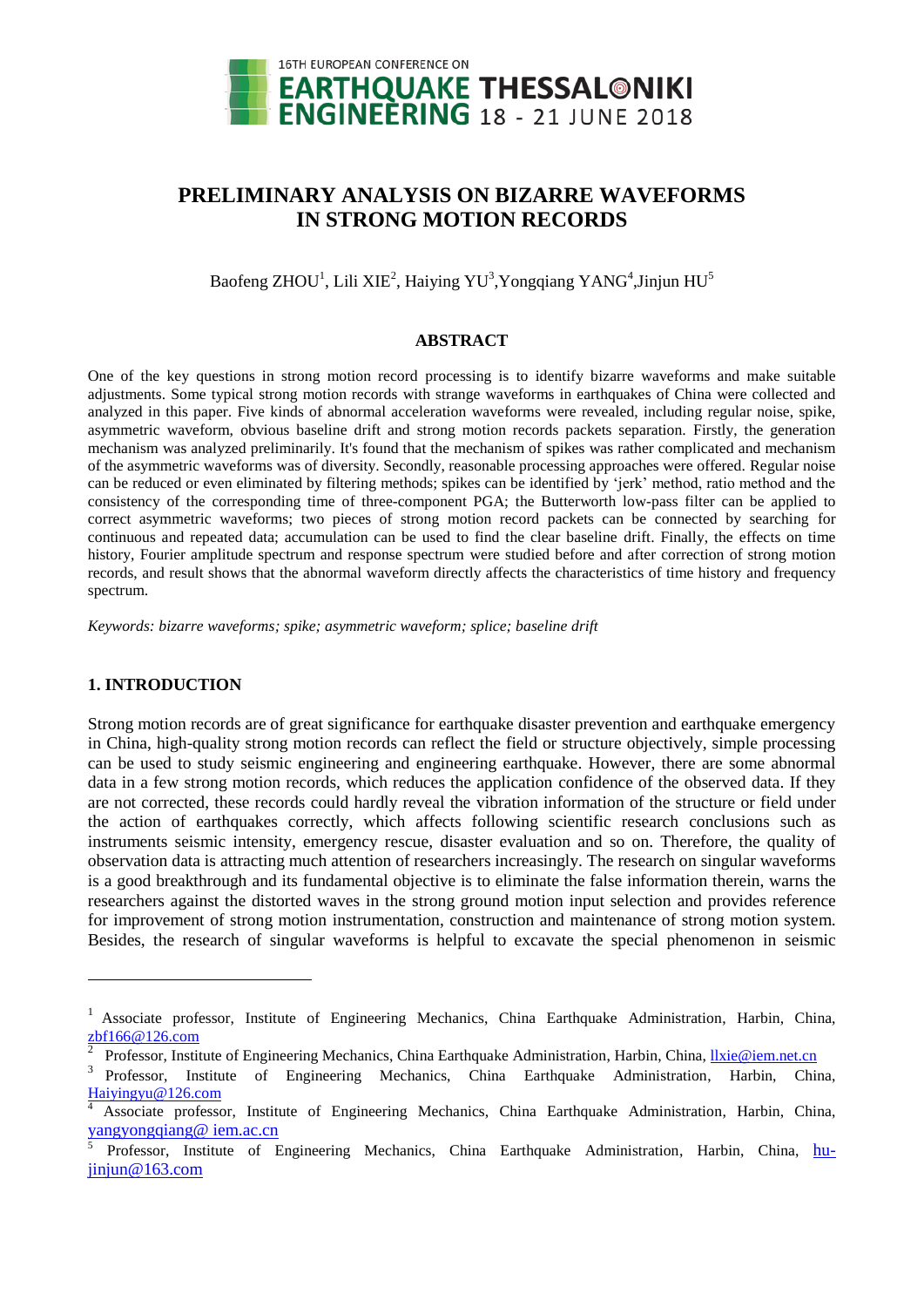engineering and engineering earthquake. At present, the special geological structure, topography and field ground motion characteristics are still lack of further research, especially the large amplitude acceleration records have always been the focus of seismic engineering and engineering earthquake. Strong motion records can be used to evaluate the extremum of any extreme strong motion records, analyze the impact of factors, including tectonic and geological background, focal mechanism, the stiffness and stress drop on the rupture and asperity, and site conditions of high variability, as a result, the environment which most likely leads to great amplitude of strong motion records is given.

Generally speaking, regular noise, spike, asymmetric waveform, obvious baseline drift and strong motion records packets separation can be regarded as abnormal records. The generation of the singular waveform comes from the local terrain influence, the monitoring environment mutation, the collision between the instrument base pier and the vibration isolation trough, the strong motion instrument, etc.Some scholars at home and abroad have carried on related research. Boore & Bommer gives the "jerk" method for identifying spikes (Boore and Bommer,2005).The high frequency "spike" may be caused by brittle failure of the rock near the ground beneath the station (Bommer and Douglas,2004). Luis Fabia´n Bonilla thinks that "spike" may be directly related with pore pressure of soil, and has relatively close relation with tight sandstone sedimentary cycle flow (Bonilla et al.2005). Wen Kuo-Liang et al. (2001) conducted a study on the reasons for the abnormal waves of PGA (peak ground acceleration) over 1g in the east-west direction of acceleration record belonging to the station coded TCU129 in '9.21 Chi-Chi' earthquake. Zhou et al. (2010) studied the abnormal record caused by the base pillar in Yibin Gaochang station in Wenchuan earthquake. The Science journal attributed the [asymmetry](file:///J:/Documents%20and%20Settings/Administrator/Local%20Settings/Application%20Data/Yodao/DeskDict/frame/20141228160132/javascript:void(0);) waves to ['trampoline](file:///J:/Documents%20and%20Settings/Administrator/Local%20Settings/Application%20Data/Yodao/DeskDict/frame/20141228160132/javascript:void(0);) effect' [\(Shin Aoi](http://www.sciencemag.org/search?author1=Shin+Aoi&sortspec=date&submit=Submit) et al. 2008). Research on regular noise, obvious baseline drift and records packets separation, however, there is less consideration.

Considering that the strong motion data is of great significance for the earthquake engineering, the research on the mechanism of abnormal records, therefore, appears particularly important. This study summarized five kinds of abnormal records as follows: regular noise, 'spike', 'asymmetric waveforms', strong motion record separation and obvious baseline translation. Moreover, the generation mechanism of abnormal records is analyzed. Finally, processing methods to correct abnormal records are proposed.

## **2. ON THE REGULAR NOISE**

A piece of strong motion record coded by 0M1002130423035303 (Li Shanyou et al.2014) in the Lushan earthquake mobile station presents such a phenomenon as regular noise, however, the obvious regular noise disappears when the Butterworth causal filter is applied with the 4th order and band-pass filter for 0.01- 25Hz.

As the chart shows, the peak ground acceleration decreases to the original peak of -34.1%, which shows that the regular noise locates in low frequency less than 0.01Hz. The acceleration time history, the absolute acceleration response spectrum, the relative velocity response spectrum, the relative displacement response spectrum and the Fourier amplitude spectrum before and after filtering are shown in Figure 1-5.

Although the overall trend of response spectrum and Fourier spectrum before and after filtering did not change, the absolute peak acceleration response spectrum is reduced by 29.9% and the peak relative velocity response spectrum is reduced by 33.3%, the peak displacement response spectrum increased by 1.4 times, the peak Fourier amplitude spectrum is reduced by 65.9%, and the predominant frequency is changed from 25.04Hz to 12.94Hz. Obviously, the regular noise has great influence on the time history, response spectrum and Fourier amplitude spectrum, so, we have to get rid of the regular noise to avoid the adverse effects of the related research. The most probable cause for the phenomenon is attributed to certain frequency power source near to the strong motion instrumentation during earthquakes.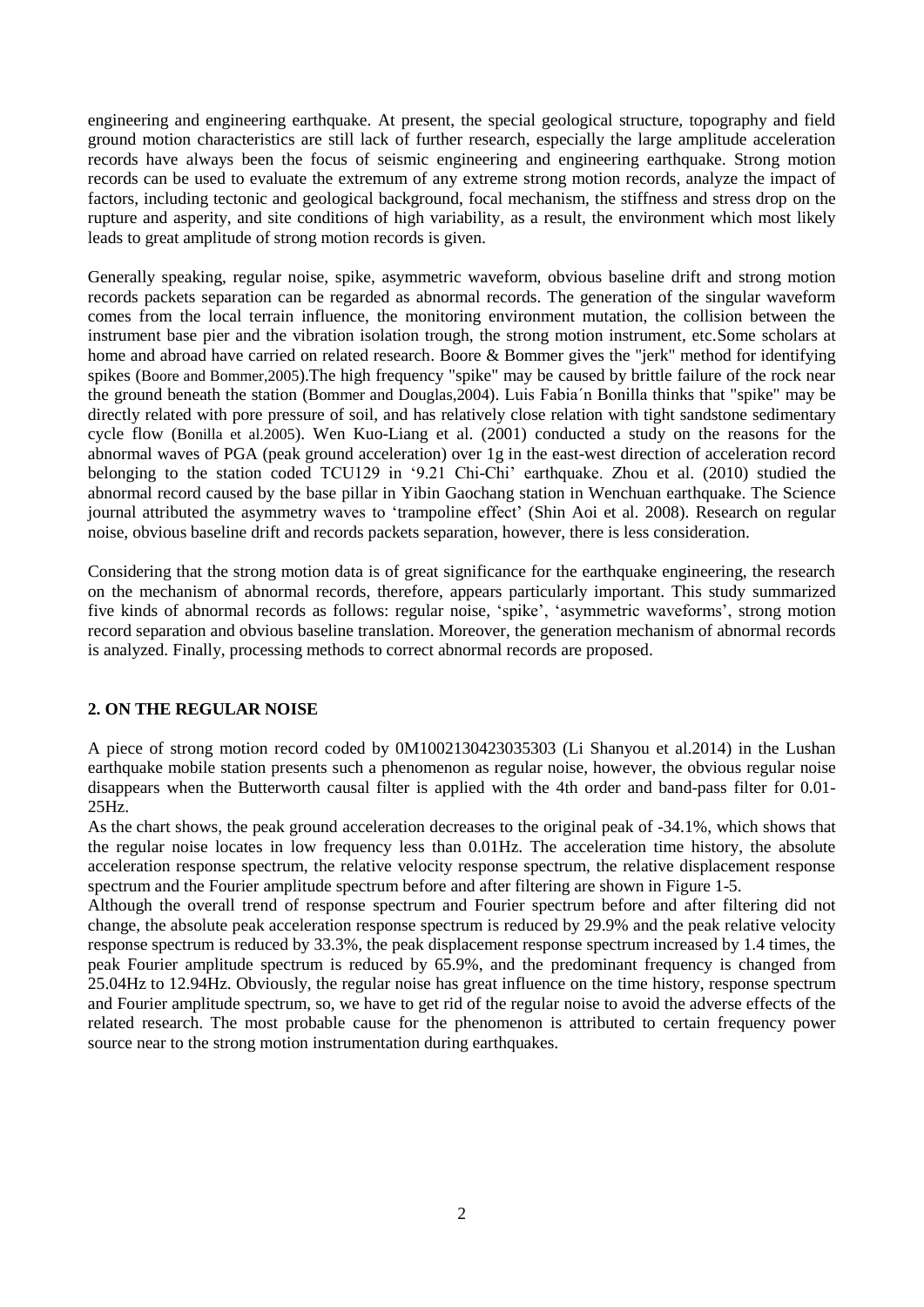







Figure 1. Acceleration time history Figure 2. Absolute acceleration response spectrum



Figure 3. Relative velocity response spectrum Figure 4. Relative displacement response spectrum



Figure 5. Fourier amplitude spectrum

## **3. ON THE 'SPIKE'**

In recent several important earthquakes, there are some strong motion records puzzling researchers. As shown in Figure 6 (Li Xiaojun et al.2009), there is an extremely big PGA called high-frequency 'spike', which usually pops up in the acceleration time history and is an isolated data point incompatible with the neighboring data points.



Figure 6. Acceleration time history (080805003436L0009c.smc, M3.1, ratl= 3.6, ratr=21.1)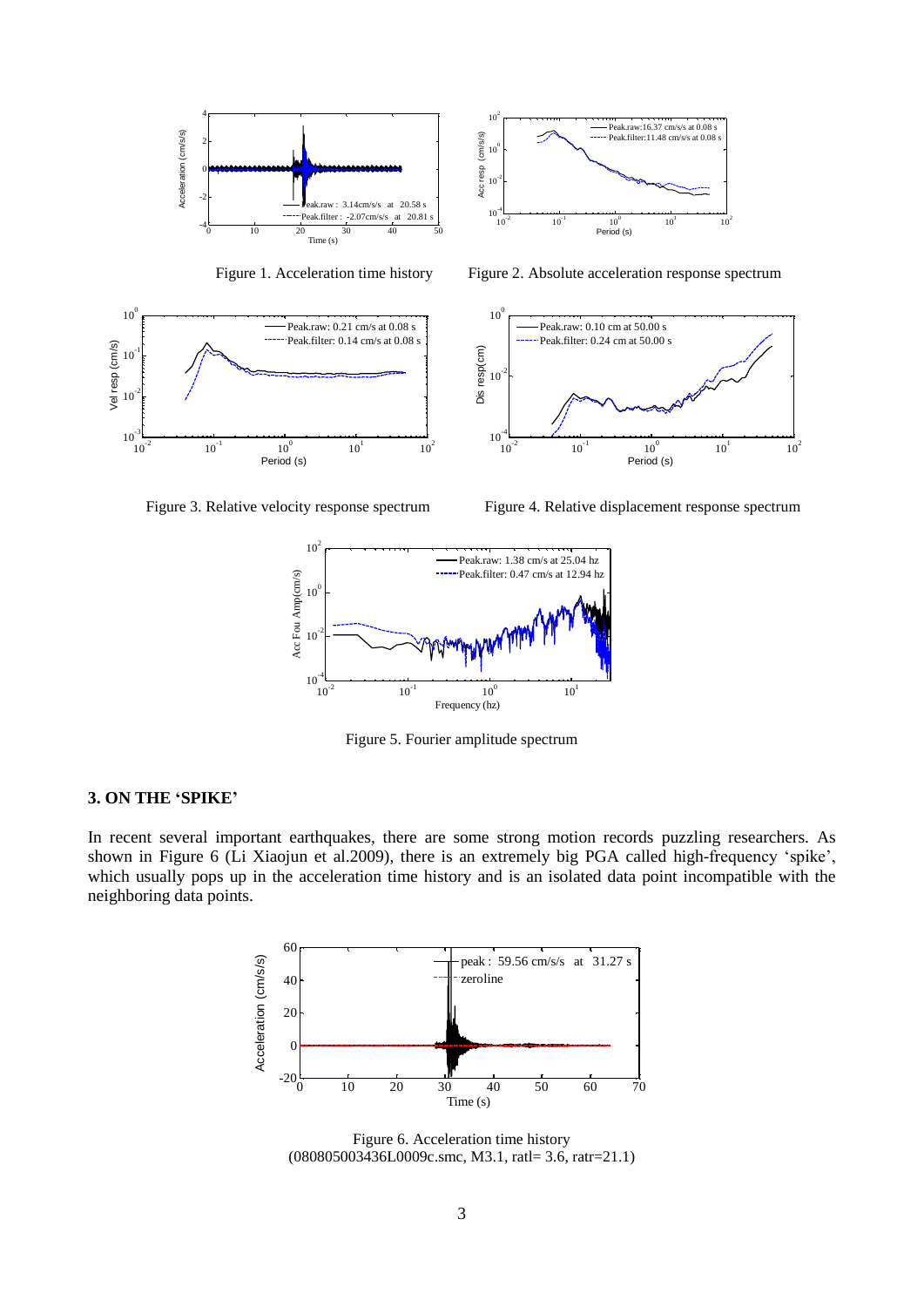We think that obvious 'spike' is attributed to the unreasonable peak value in the acceleration time history. According to its English explanation, spike is something long and thin with a sharp point. If the record with spike is used in the seismic engineering and engineering earthquake research, the objectiveness of research findings will be endangered. As for the cause for 'spike', we think that strong motion instruments, the surrounding environment, unsuitable operation and the brittle failure of rock beneath the earth's surface closer to the station should be responsible for the 'spike'. However, no enough evidence has been provided to prove its mechanism. Therefore, necessary experiment should be carried out to survey the cause for 'spike' so as to further study the unclear nature of ground motion or avoid another unreasonable strong motion record in the future earthquake. In general, the simple 'spike' can be detected visually at both ends of a piece of strong motion record easily. However, if the 'spike' is hidden in the peak of ground motion, effective measures should be taken to identify it. According to Boore & Bommer (Boore and Bommer, 2005), when a spike appears in the acceleration time history, a 'jerk' time history will produce bilateral pulse with the differential of acceleration. As shown in Figure 7, the acceleration time history named by 032XPX080512142802 proves the effectiveness of the method (Lu Shoude et al.2008). However, there are still some records with spike which can't be identified.



Figure 7. Acceleration time history and Jerk time history (032XPX080512142802)

As we know, when an earthquake occurs, reasonable strong motion record is in continuous and dynamic change, which will not become incompatible with the neighboring data. So, spike can be recognized by calculating the ratio of PGA to adjacent data.

Strong motion records from Taiwan '9.21 Chi-Chi' earthquake are famous for high-quality data (Lee et al.1999). There are 1269 pieces of records selected to make statistical ratio of the PGA to adjacent sampling value. We find that the proportion of the ratio of more than 1.1 is less than 1% in horizontal components and less than 5% in the vertical component, which indicates that the ratio of more than 1.1 or less than 0 is a smaller probability event.

For Wenchuan aftershocks strong motion records from fixed stations, a total of 501pieces are selected to calculate the ratio of PGA to adjacent data including149 in E-W direction, 227 in N-S direction and 125 in UD direction(Li Xiaojun et al.2009).It can be found that the horizontal ratio greater than 2.0 are not more than 1%, the vertical ratio is no more than 8%, according to the relevant number shown in Table 1, it can be found that the ratio is almost greater than 0, as shown in Figure 8, the acceleration record named by 051LXM080517042903 is of obvious 'spike' and the ratio of PGA to the right data is -9.7, which generally does not happen, and the peak of ground motion appears at 20s.

Besides, the 'spike' in strong motion records can be identified according to the corresponding moment of PGA. As shown in Figure 9, for example, the corresponding time of PGA is 12.08s,13.70s and 13.66s respectively for three-component strong motion records from Rushan Ms4.3 earthquake in 2014. In the vertical direction, it is not reasonable for the time of PGA ahead of more than 1.5s compared with the horizontal component. Not only, but the ratio of PGA to adjacent data reaches 29.5. So, the PGA of UD direction can be deemed as 'spike'.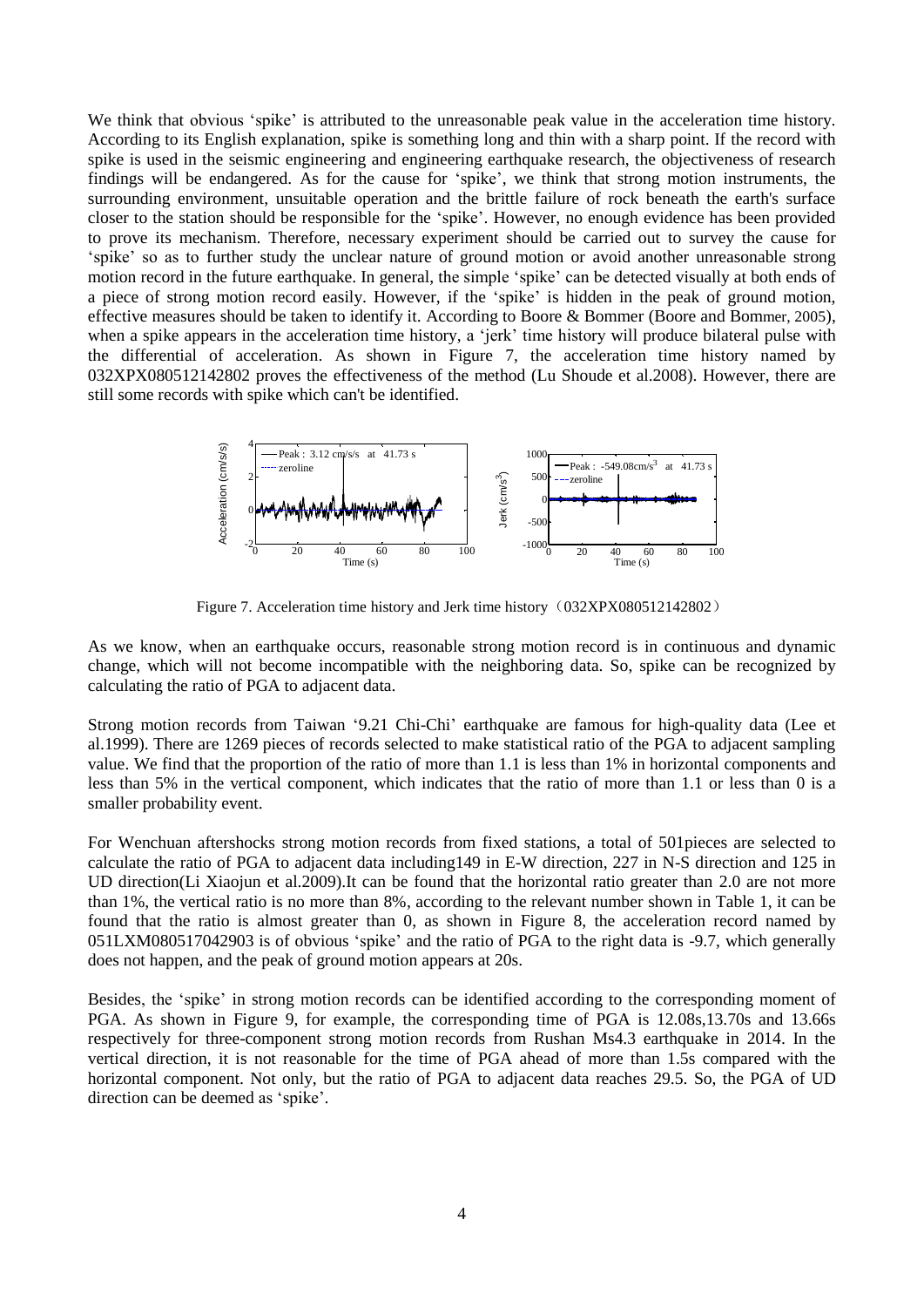| <b>Serial Number</b> | <b>Filename</b>    | PGA<br>$\text{(cm/s/s)}$ | Time<br>(s) | <b>LPGA</b><br>$\text{(cm/s/s)}$ | Left<br>rate | <b>RPGA</b><br>$\text{(cm/s/s)}$ | <b>Right</b><br>rate |
|----------------------|--------------------|--------------------------|-------------|----------------------------------|--------------|----------------------------------|----------------------|
|                      | 051LXT080514122201 | $-39.19$                 | 23.36       | $-29.69$                         | 1.32         | $-19.14$                         | 2.05                 |
| 2                    | 062WIX080525162101 | 20.36                    | 33.06       | 17.31                            | 1.18         | 9.77                             | 2.09                 |
| 3                    | 051LXT080515085002 | $-26.09$                 | 22.87       | $-24.72$                         | 1.06         | $-11.22$                         | 2.33                 |
| $\overline{4}$       | 051LXM080513075403 | $-46.32$                 | 24.36       | $-9.89$                          | 4.68         | $-42.08$                         | 1.10                 |
| 5                    | 051LXM080514233303 | 25.63                    | 20.71       | 25.25                            | 1.02         | 12.39                            | 2.07                 |
| 6                    | 051LXM080517042903 | 52.65                    | 20.00       | 30.86                            | 1.71         | $-5.43$                          | $-9.70$              |

Table 1. Case for Wenchuan aftershocks strong motion records with the ratio of greater than 2.0



Figure 8. Acceleration time history (051LXM080517042903, ratl=1.7062 , ratr= -9.7)



Figure 9. Acceleration time history

#### *3.1 Processing and analysis of 'spikes' in strong motion records*

Currently, two approaches in dealing with such spurious 'spikes' are to either remove the 'spike' completely or reduce its amplitude to a certain level in coordination with adjacent data points, generally it is adjusted to the average of two adjacent data points (Simpson,1996). Take the strong motion record named by 032XPX08051214280 as an example, two methods are provided to adjust the 'spike', the solid line stands for the raw data, the dashed means that this point is set to zero, the dotted line belongs to the case of the average of the two adjacent data points (see Figure 11). Figure 10 shows that it is rich in the long-period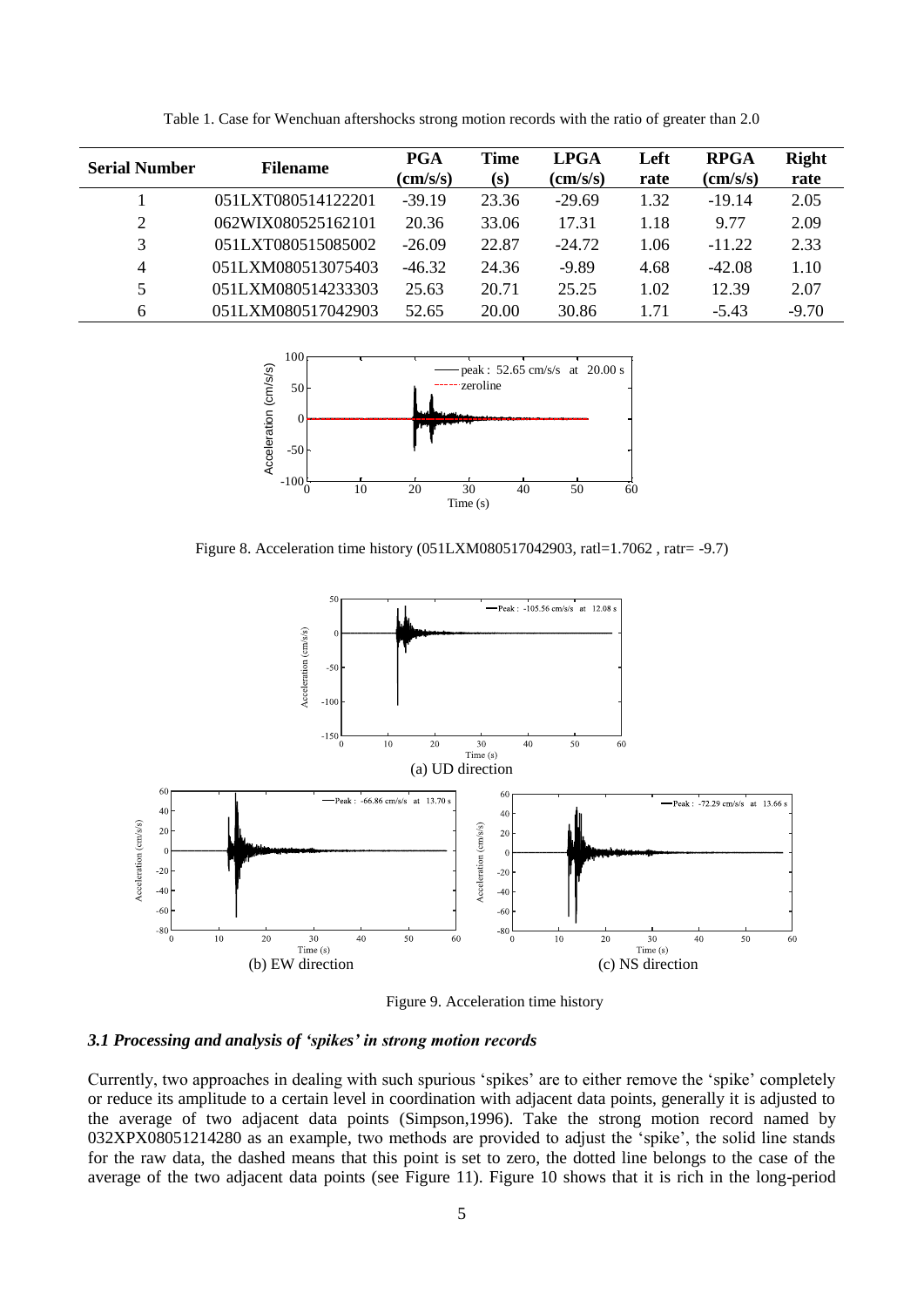components, little change has happened in the velocity and displacement waveforms, however, the maximum amplitude corresponding to the time history decreases accompanied with the reduction of 'spike', the position of PGV (peak ground velocity) stays unchanged at 88.000s, and the position of PGD (peak ground displacement) varies from 41.825s to 41.810s. Fourier amplitude spectrum changes greatly from 2s to 6s with the predomination period of 0.208s, however, the peak has changed little. Great changes have happened between 0.04s and 0.2s in absolute acceleration response spectrum, and the maximum amplitude is 4.060  $\text{cm/s}^2$ , 4.129 cm/s<sup>2</sup> and 4.930 cm/s<sup>2</sup> respectively. It indicates that the 'spike' has little effect on the velocity, displacement and Fourier amplitude spectrum but for absolute acceleration response spectrum at periods of 0.04-0.2s. From the example illustrated, the adjustment of the PGA can be used to study the impact on relevant parameters, if there is little for the effect, it can be used safely, otherwise, necessary calculations should be carried out to reduce the degree of distortion of data. If it is difficult to identify the 'spike', what you should do is to choose other more reasonable data other than the abnormal record in order to ensure the quality of the data, which provides some reference for selecting strong motion records in earthquake engineering research.



Figure 10. Spikes effect on the time history, the acceleration Fourier amplitude spectrum and the absolute acceleration response spectrum (032XPX080512142803)

#### **4. ON ASYMMETRIC WAVEFORM**

'Asymmetric waveform' is another abnormal waveform in strong motion records. This phenomenon occurred in the mobile strong motion station named by L2018 in aftershocks of '5.12' Wenchuan earthquake (Li Xiaojun et al.2009), as shown in Figure 12, the waveform in the east-west component of the strong motion record become asymmetric.

In strong motion records from '5.12' Wenchuan earthquake aftershocks, as shown in Figure 15, six acceleration time histories from the Lixian mobile strong motion station coded by L2008 are asymmetry in the waveform, the velocity and displacement time history is similar respectively despite of different magnitude and epicenter shown in Table 2, however, asymmetry waveform only appears in the direction of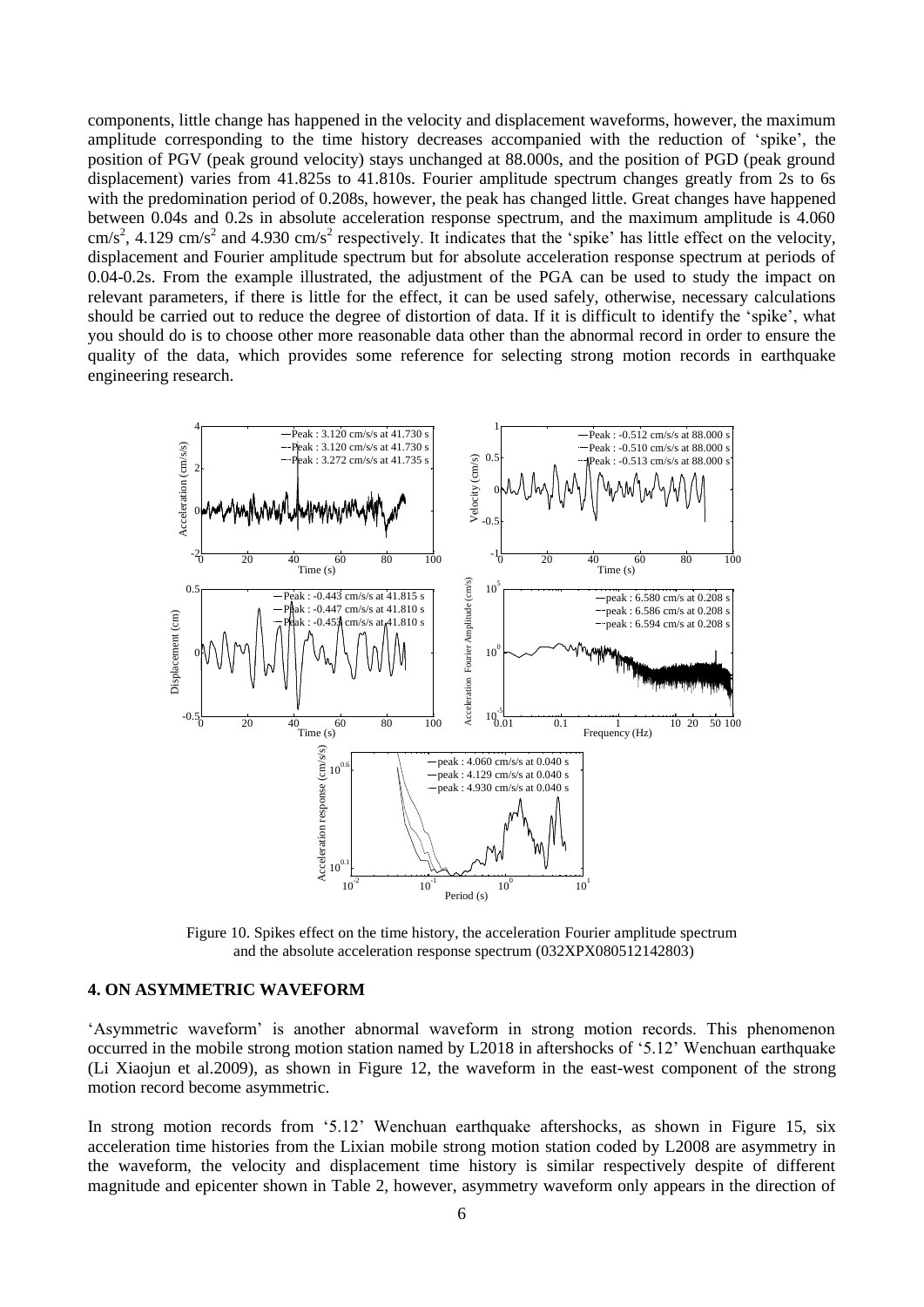east-west other than north-south and the vertical direction shown in Figure 11, which indicates that the most likely thing is to be stuck in instrument failing to record the right strong motion waveform.

In summary, such asymmetric waveform mechanism is of diversity, which is consisted of instrument, instrument pier and trampoline effect. We think certain number of tests should be carried out to retrieve the abnormal waveforms in order to figure out the exact mechanism. If it is the instrument or the instrument pier that caused the asymmetric waveform, low-pass filtering can be applied to make correction for the asymmetry acceleration time history. However, if asymmetric waveform is produced by trampoline effect, we believe that it is reasonable to be applied to earthquake engineering research.

| <b>Record Number</b> | <b>Magnitude</b> | Longitude<br>$E^{\circ}$ ) | Latitude<br>$(N^{\circ})$ | Depth<br>km) | <b>Epicentral distance</b><br>(km) |
|----------------------|------------------|----------------------------|---------------------------|--------------|------------------------------------|
| 080815010639L2018a   | Ms4.2            | 103.50                     | 30.98                     | 16           | 59.6                               |
| 080801163241L2018a   | Ms6.0            | 104.85                     | 32.02                     | 14           | 172.8                              |
| 080804174001L2018a   | Ms3.3            | 103.36                     | 31.37                     | 13           | 20.1                               |
| 080609152836L2018a   | Ms4.5            | 103.93                     | 31.31                     | 13           | 74.3                               |
| 080628022054L2018a   | Ms4.2            | 103.45                     | 31.43                     | 13           | 27.5                               |
| 080714001315L2018a   | $M_I 4.0$        | 103.37                     | 31.41                     | 19           | 20.1                               |

Table 2. Earthquake information corresponding to strong motion records



Figure 11. Acceleration time history

## **5. ON THE OBVIOUS ACCELERATION BASELINE DRIFT**

Generally speaking, it is not easy to find the obvious acceleration time history baseline drift, however, the record coded by 51QLY20130420O9370001.XMR shows clear baseline drift, which comes from the fixed station in '4.20' Lushan earthquake mainshock (Li Shanyou et al.2014). As shown in Figure 12, the PGA only reaches  $7.72 \text{cm/s}^2$ , but there appears significant baseline drift in the vicinity of 47.785s in raw acceleration records. The apparent baseline translational position can be determined by the accumulate of acceleration. The acceleration time history and response spectrum before and after correction are shown in figure 13-16. Before and after translation, the peak ground acceleration and the peak moment does not change, the peak of absolute acceleration response spectrum decreases from 25.82 cm/s<sup>2</sup> to 25.00 cm/s<sup>2</sup>, the decline range is only 3.2% from 0.2s to 10s, spectrum value is on the decline after translation and reaches the largest decline amplitude in 10s.The peak of relative velocity response spectrum is reduced from 1.84cm/s to 0.59cm/s with a decline amplitude of 67.9% between 1s and 10s, and the peak corresponding period changes from 10s to 0.2s.The peak of relative displacement response spectrum decreased from 5.60 cm to 0.43cm with the rate of 92.3%, where the peak position has not changed. The spectrum value stays in the decline stage from 0.4s to10s after translation. Therefore, the effect of the translational motion on the time history and spectral characteristics of the ground motion is relatively large. Adverse effects will be brought to related research if no necessary correction is offered to such records. The reason for this phenomenon may be due to the offset of the sensor caused by the "tilt pendulum" or the tilt of the instrument pier during the earthquake.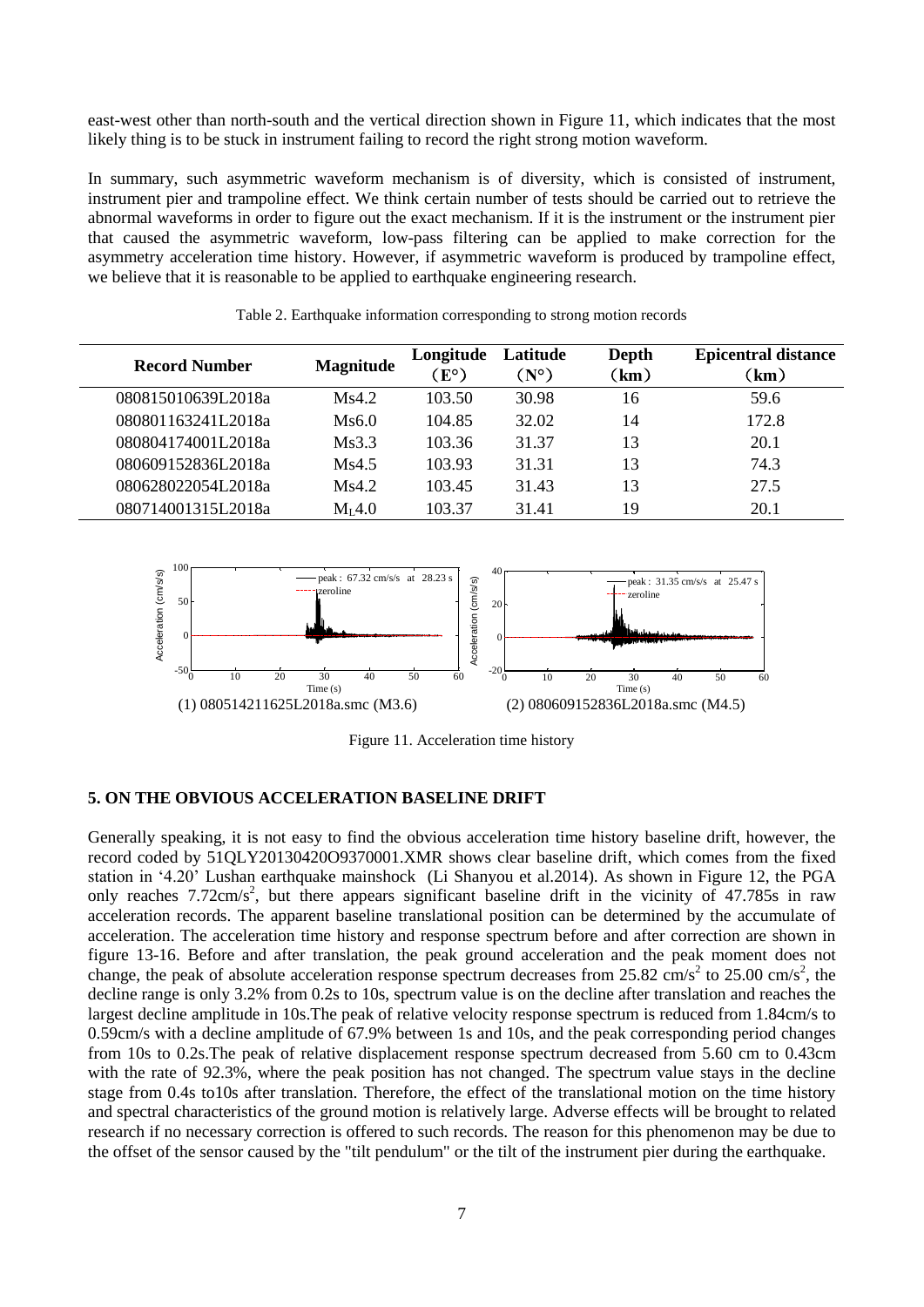



Figure 12. Identification for acceleration record baseline drift Figure 13. Acceleration time history



Figure 14. Absolute acceleration response spectrum Figure 15. Relative velocity response spectrum



Figure 16. Relative displacement response spectrum

#### **6. ON RECORD SEPARATION**

There are some separated strong motion records with data in the Lushan earthquake mainshock ground motions (Li Shanyou et al.2014). It shows that a number of data points at the end of the first data packet are same as the initial part of the second packet data. Therefore, taking strong motion records in Figures 17-18 as an example, program codes are wrote to find two packets continuously repeated points(Zhou Baofeng et al.2014). When the tail and head data of data packet consecutive coincides, as shown in Figure 19, there are 2000 data points with the ratio of 1,then the two parts of record are connected together as Figure 20. As shown in Table 3, 9 pieces of Lushan earthquake strong motion records were spliced in the method successfully. We think that too short pre-event time is the cause for separated records phenomenon. Therefore, sufficient post-event time with 30 seconds should be provided so as to ensure the integrity of the strong motion records.



Figure 17. acceleration time history(1) Figure 18. acceleration time history (2)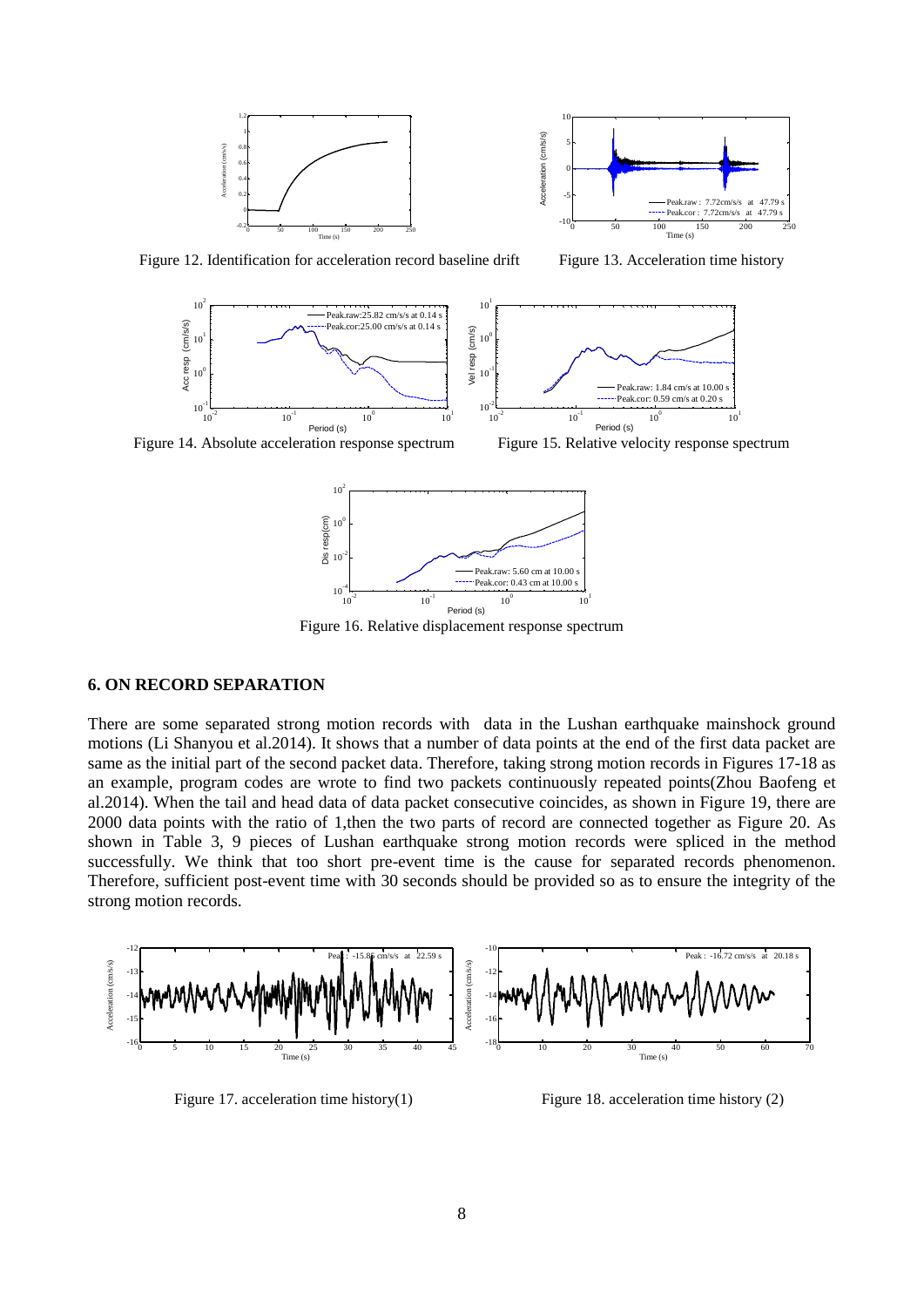

Figure 19. continuous coincidence points Figure 20. acceleration time history (after splice)

| Table 3. cases for strong motion record splice(53KXRD20130420080249) |  |
|----------------------------------------------------------------------|--|
|----------------------------------------------------------------------|--|

| <b>Serial</b><br>number | record 1                   | record 2                   | <b>Continuous</b><br>coincidence points |
|-------------------------|----------------------------|----------------------------|-----------------------------------------|
|                         | 53YSSZ20130420080249-1.001 | 53YSSZ20130420080249-2.001 | 3400                                    |
| 2                       | 53YSSZ20130420080249-1.002 | 53YSSZ20130420080249-2.002 | 3400                                    |
| 3                       | 53YSSZ20130420080249-1.003 | 53YSSZ20130420080249-2.003 | 3400                                    |
| 4                       | 53KXRD20130420080249-1.001 | 53KXRD20130420080249-2.001 | 400                                     |
| 5                       | 53KXRD20130420080249-1.002 | 53KXRD20130420080249-2.002 | 400                                     |
| 6                       | 53KXRD20130420080249-1.003 | 53KXRD20130420080249-2.003 | 400                                     |
| 7                       | 53KXEL20130420080249-1.001 | 53KXEL20130420080249-2.001 | 2000                                    |
| 8                       | 53KXEL20130420080249-1.002 | 53KXEL20130420080249-2.002 | 2000                                    |
| 9                       | 53KXEL20130420080249-1.003 | 53KXEL20130420080249-2.003 | 2000                                    |

## **7.DISCUSSION AND CONCLUSIONS**

Such five kinds of abnormal strong motion records are offered as regular noise, spike, asymmetric waveform, obvious baseline drift and strong motion records packets separation, which offer us challenges on how to identify the false information and further study the ground motion characteristic. Filter can be applied to reduce or eliminate the regular noise. Methods for Jerk, ratio and the three-component PGA time consistency can be used to identify the spike comprehensively. Furthermore, the mechanism of spike was preliminary analyzed and necessary methods were presented to adjust strong motion records with spike. A comparative study was made before and after adjustment on time histories, Fourier amplitude spectrum and acceleration response spectrum. Some representative strong motion records with the feature of asymmetric waveform are analyzed and different mechanisms were summarized preliminarily. Separated strong motion records from Lushan earthquake were spliced by searching for continuous repeat points. Finally, the clear baseline drift can be removed by accumulation. In addition, the related mechanism on abnormal waveform has yet been studied based on the theory and experiment, and more objective approach will be given, which provides more reliable data to support earthquake engineering research.

#### **8.ACKNOWLEDGEMENTS**

This work was financially supported by Specific Item of Fundamental Scientific Research in Institute of Engineering Mechanics Fund(2017B07), National Natural Science Foundation of China Fund(51308517), Heilongjiang province natural science fund project(E2015069).

## **9.REFERENCES**

Boore D M, Bommer J J (2005). Processing of strong-motion accelerograms: needs, options and consequences. Soil Dynamics and Earthquake Engineering, 25:93-115.